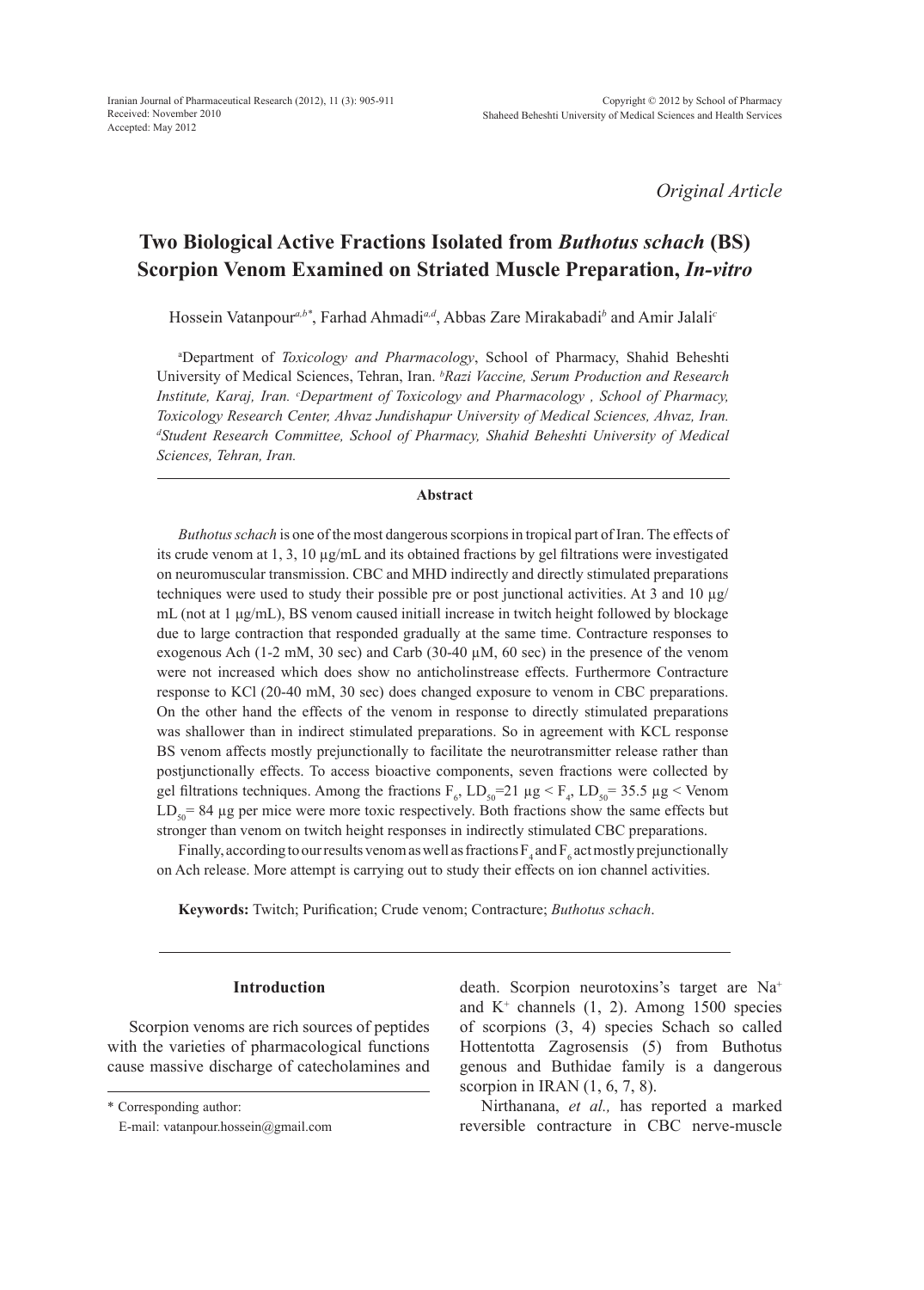preparation caused by the black scorpion *Heterometrus spinifer* venom which was blocked by *d*-tubocurarine but not by tetrodotoxin (12). The results of previous studies confirm that scorpion venoms mostly have highly potent pre-synaptic activity rather than postsynaptical effects (12, 13).

The effects of several other scorpions, such as *Anderoctonous crasicuda, Mesobuthus epus, and Odontobuthus doriae* venoms and their fractions on neuromuscular transmission were reported previously in other works (9-11). Scorpion venoms can cause paralytic effects on nerve-muscle preparations either prejunctionally on transmitter release or postjountionaly on musle fibers.

In this study the effects of *Buthotus schach* scorpion venom as well as its fractions were studied on striated muscle using CBC and MHD indirectly and directly stimulated preparations.

#### **Experimental**

Scorpion crude venom was gifted by Dr. Zare, Poisonous Animal Dep., Razi, Vaccine, Serum Production and Research Institute, Karaj-Iran and was reconstituted in 0.9% NaCl solution for use, when it was needed.

Mice and Chicks were purchase from animal unit in Pasture inistitute, Tehran-Iran. They were kept under standard conditions and fed with water and food according to the Guidelines for the use and care of Lab. Animals, published by the National Academy Press, which was accepted by the ethnic committee of the AUSR in Iran.

# *Isolated chick biventer-cervices (CBC) nervemuscle preparation*

Chicks aged 1-7 days were euthanized with  $CO<sub>2</sub>$  and exsanguinated. The biventer cervices muscle with attach nerve was dissected and placed in an organ bath (5 mL) under 0.5 to 1 g of tension. Thyrode physiological solution with following composition (in mM) was used: NaCl, 118.4; KCl, 4.7; MgSO<sub>4</sub>, 1.2; KH<sub>2</sub>PO<sub>4</sub>, 1.2;  $NaHCO<sub>3</sub>$ , 25.0; Glucose, 11.1; CaCl<sub>2</sub>, 2.5, which was bubbled with  $O_2$  and maintained at 32 $^{\circ}$ C.

Supramaximal voltage 5-10 mV square-wave pulses of 0.2 ms duration for indirect and voltage 15-25 mV square-wave pulses of 2 ms duration for direct stimulation both at 0.1 Hz were used with a Narco trace physiograph and Bioscience stimulator. Contractions were measured using an isometric force transducer and preparation was allowed to equilibrate for 30 min.

Washout was then repeated until twitch tension returned to its original amplitude. Contractures to various exogenous agonists were subsequently recorded in the absence of electrical stimulation before, and after, incubation with venom. The final bath concentrations and periods of incubation were as follows:

Acetylcholine (Ach, 1 mM) for 30 sec; Carbachol (Carb,  $30-40 \mu M$ ) for 60 sec; potassium chloride (KCl, 20-40 mM) for 30 sec. Following addition of toxin, twitch tension amplitude was monitored for 4 h, or until twitches were abolished (14).

# *Isolated mouse phrenic nerve-hemidiaphragm preparation*

Male mice  $(20-25 \text{ g})$  were killed by  $CO<sub>2</sub>$ and decapitated. Hemidiaphragms and attached phrenic nerves were dissected as described by Bulbring (1946), it was mounted in 5 mL bath, containing physiological solution with above content (pH = 7.3) at 36°C and gassed with  $O_2$ .

For direct stimulation, tubocurarine (10 mM) was added to the organ bath to ensure that acetylcholine release from the nerve terminal did not contribute to the directly evoked twitch component in CBC and MHD preparations (15).

## *Statistical analysis*

The twitch tension measurements were expressed as the mean ± standard error of the mean (SEM)  $(n = 4)$ . Differences between groups or treatments were compared using Student t-test, with  $p < 0.05$  indicating significance.

# *Purification*

Fractioning of the soluble venom was accomplished using a Sephadex G50 column equilibrated and eluted with a  $pH = 8.3$ , 0.1 M ammonium acetate buffer (16). Protein content was estimated spectrophotometrically with Bradford method at 595 nm (17). Fractions were concentrated, lyophilized and kept at room temperature.

As a toxicologic index  $LD_{50}$  were determined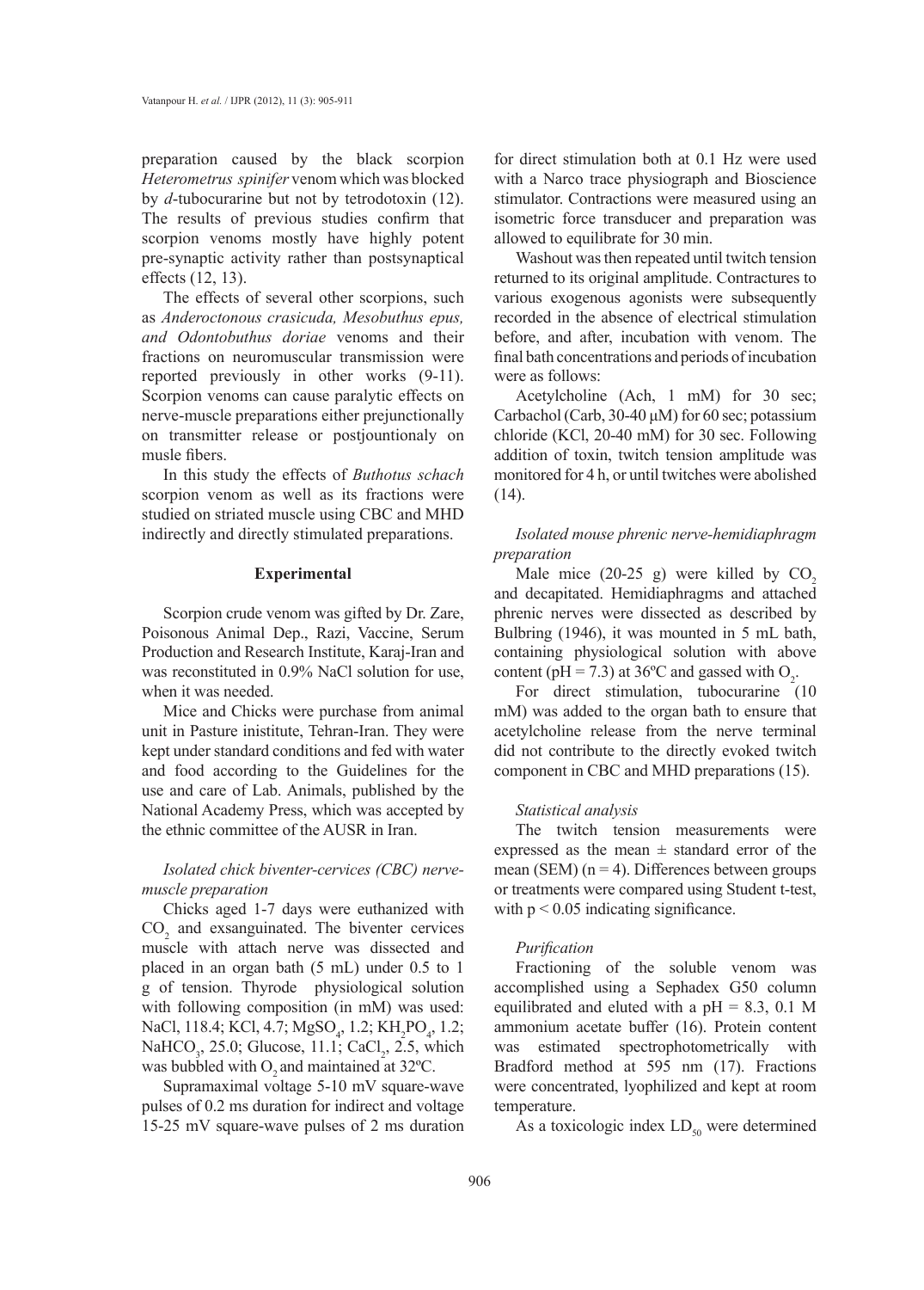

**Figure 1.** The effect of *Buthotus schach* scorpion venom at 1 μg/mL (▲), 3 μg/mL (♦); 10 μg/mL (■) concentrations, in response to indirect CBC stimulated preparations. Each point represents the maximum response for that concentration (mean  $\pm$  SEM; n = 4).

in mice (balb-c, 20 g) through the IV injections according Reed and Muench method (18, 19).

#### **Results and Descussion**

## *Effects of the venom on CBC preparations*

*Buthotus schach* scorpion venom at 1, 3, 10 µg/mL concentrations were examined in both indirect and direct muscle stimulation in a time and concentration-dependent manner. At 3, 10 µg/mL of the venom twitch height was increased and followed by reduction in responses to indirect stimulation of the Chick Biventer Cervicis nerve-muscle preparations. The effect of 10 μg/mL venom was extremely stronger and due to large contracture, twitch height showed a lower transient increase compared with 3 μg/ mL. However *Buthotus schach* venom at 1 μg/ mL did not cause significant effects neither on twitch height nor on contracture responses (Figure1).

In order to identify the effects of the venom on pre- or postjunctionally, the effects of the venom at 3 and 10 µg/mL was also tested on twitch height responses in CBC directly stimulated preparations (in the presence of tubocurarine).



**Figure 2.** The effects of the venom at 3 μg/mL on twitch height in response to directly (▲) stimulated CBC preparations in compare with indirectly (♦) stimulated preparations are shown. Furthermore, its effects at 10 μg/mL are also shown on twitch height at both directly (●) and indirectly ( $\blacksquare$ ) CBC stimulated preparations. Each point represents the maximum response for that concentration (mean  $\pm$  SEM; n = 4).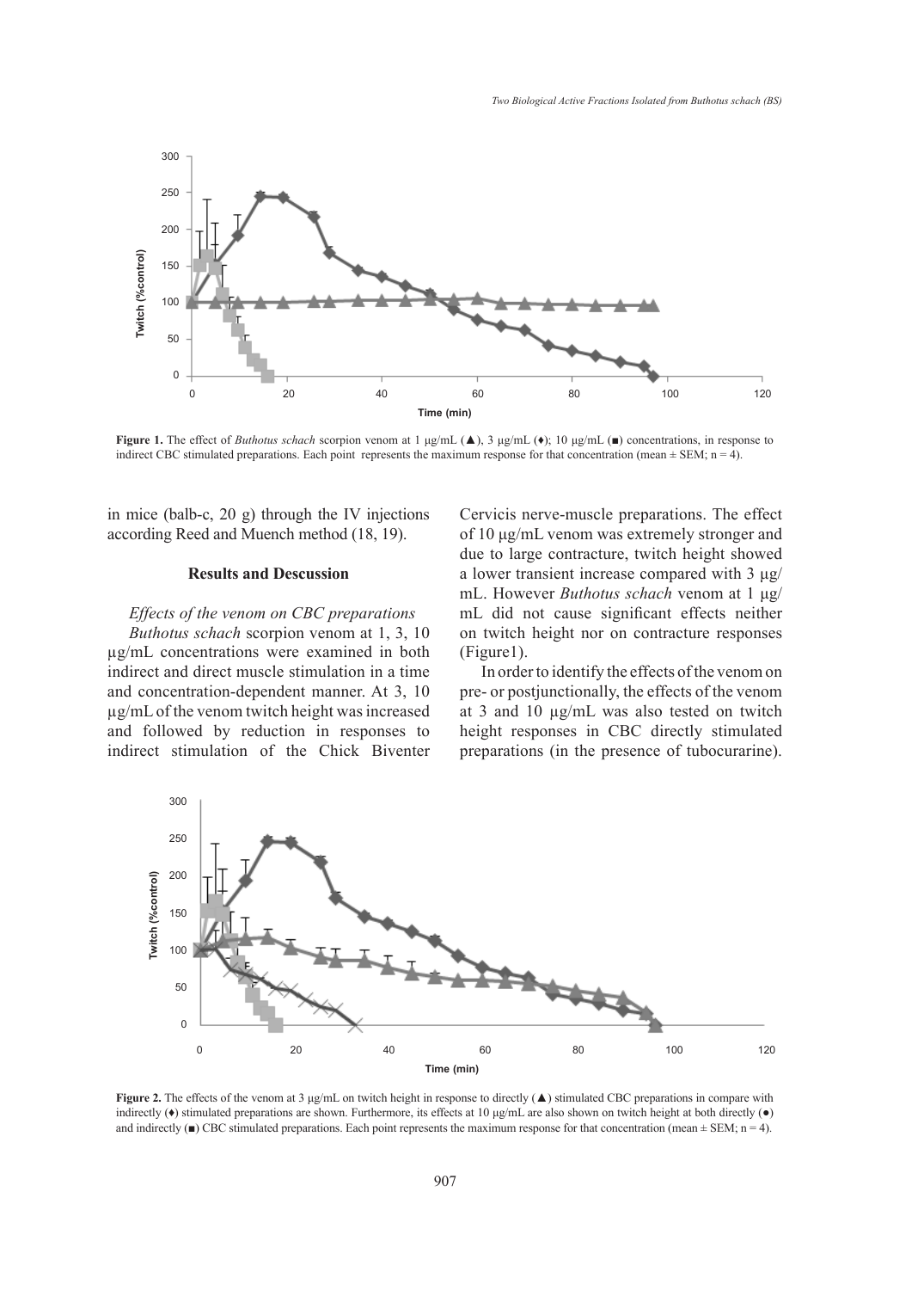

**Figure 3.** The effect of *Buthotus schach* scorpion venom at 3 μg/mL (■) and 10 μg/mL (□) concentrations in response to exogenous Ach (1-2 mM) for 30 sec, Carb (30-40 μM.) for 60 sec and KCl (20-40 mM) for 30 sec in CBC preparations. Each column represents the maximum response (% control) for that concentration. (Mean  $\pm$  SEM; n = 4) (\* = p < 0.05).

At both concentrations, the effects of the venom on twitch height in responses to direct stimulations was not as potent as responses to indirectly stimulated preparations (Figure 2).

Furthermore, due to an increase in twitch height, the effects of the venom was tested to investigate for possible anticholinesterase activities as well as direct mucle paralysis. Responses to exogenous Ach, Carb, and KCl were examined with exposure to *Buthotus schach* venom in CBC nerve-muscle preparations in the absence of stimulations. Results show a Fraction of the effect of *Buthotus schach* scoppion venom at 3  $\mu$ g/<br>(1-2 mM) for 30 sec, Carb (30-40  $\mu$ M) for 60 sec and KCl (20-<br>maximum response (% control) for that concentration. (Mean ± S<br>At both concentrations,

Ach (1-2 mM, 30 sec) and Carb (30-40 μM, 60 sec). However it showed no significant changes in responses to KCl (30-40 mM, 30 sec) in CBC preparations (Figure 3).

## *Effects of the venom on MHD preparations*

In order to investigate more prejunctional effects, *Buthotus schach* scorpion venom at different concentrations  $(1, 3, 10 \mu g/mL)$ were tested in indirectly stimulated MHD preparations. At 3 and 10 μg/mL, venom initially caused a transient increase in twitch height followed by neuromuscular paralysis



**Figure 4.** The effect of *Buthotus schach* scorpion venom at 1 μg/mL (▲), 3 μg/mL (♦); 10 μg/mL (■) concentrations, in response to indirect stimulation of MHD preparations. Each point represents the maximum response for that concentration (mean  $\pm$  SEM; n = 4).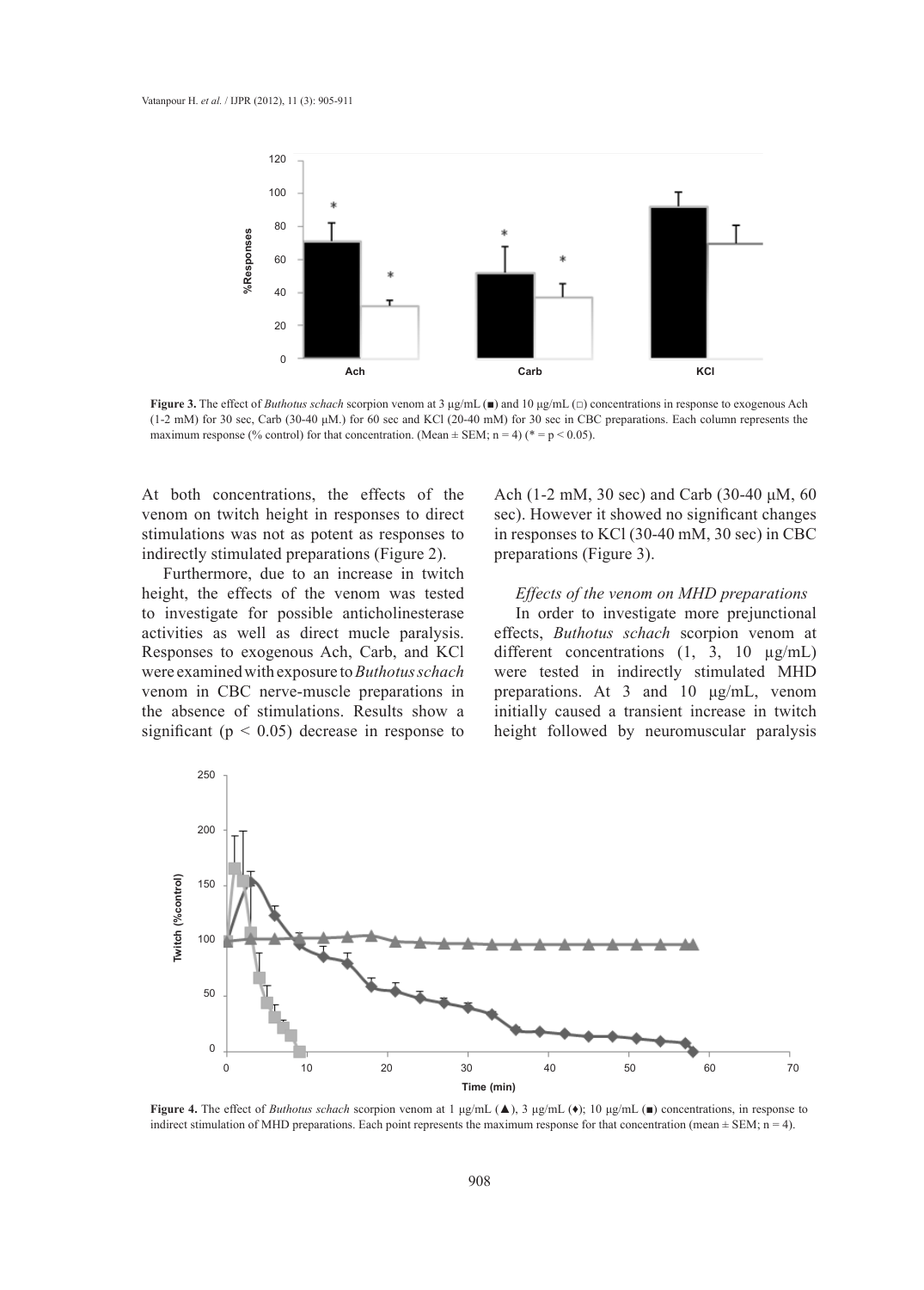

**Figure 5.** *Buthotus schach* scorpion venom (300 mg) was dissolved in Ammonium acetate buffer and loaded on Sephadex G50 column with 1 mL/min flow rate. Seven fractions were obtained.  $F_4$  and  $F_6$  are two pharmacologically active and responsible for the venom effects.

(Figure 4). The effect of 10 μg/mL venom was extremely stronger and blockage occurred within 10 min.

#### *Fractionation of the venom by gel filtration*

To achieve the bioactive molecules responsible for pharmacological effects of the BS scorpion venom, it was fractionated by Gel filtration technique using G50 column and ammonium acetate buffer with 1 mL/min flow rate (Figure 5). Subsequently, to follow the same pharmacological experiments as crude venom, attempt were made for seven collected fractions to see if there is any affects similar to venom. Each fraction was used at 10 μg/ mL concentrations on chick biventer cervicis indirectly stimulated nerve-muscle preparations (Figure 6).

Moreover, two fractions called F4 and F6 showed a transient increase in twitch height followed by huge contracture led to muscle paralysis similar to the venom. The toxicity of both pharmacological effective fractions in comparison with the venom were determined in mice (balb-c, 20 g) according to Reed and Muench method. Our results show their toxicity as follows: (F6,  $LD_{50} = 21 \text{ µg/mice} < F4$ ,  $LD_{50}$  $= 35.5 \text{ µg/mice} <$  Crude venom, LD<sub>50</sub> = 84  $\mu$ g/ mice).

Protein assay for  $F_4$  and  $F_6$  fractions was 26% and 13% of the total amount of the venom respectively.

#### **Discussion**

Scorpion venoms mostly consist of neurotoxins (20) which can cause several physiological disturbances in human body leading to death. *Buthotus schach* scorpion from tropical area of IRAN is a dangerous scorpion which takes many victims through the sting, everyday. *Buthotus schach* scorpion venom as well as its fractions were studied on neuromuscular junction using CBC and MHD preparations. Others have reported several toxins from different scorpions all over the world that can interact with ion channels as well as neuromuscular transmission in vitro  $(21-24)$ .

The effects of *Buthotus schach* scorpion venom on indirect nerve-muscle stimulated preparations caused a rapid initial increase in twitch height followed by slow contractions that eventually inhibited both twitch and contractions responses in CBC preparations. Its effects on MHD twitch height in response to indirectly stimulated preparations confirm its effects mostly to increase Ach release from nerve ending.

As these effects may also contribute to anticholinestrase activities, the effect of the BS scorpion venom was tested on exogenous Ach, Carb responses in the absence of stimulation of CBC nerve-muscle preparations. Due to no increase in response to exogenous Ach and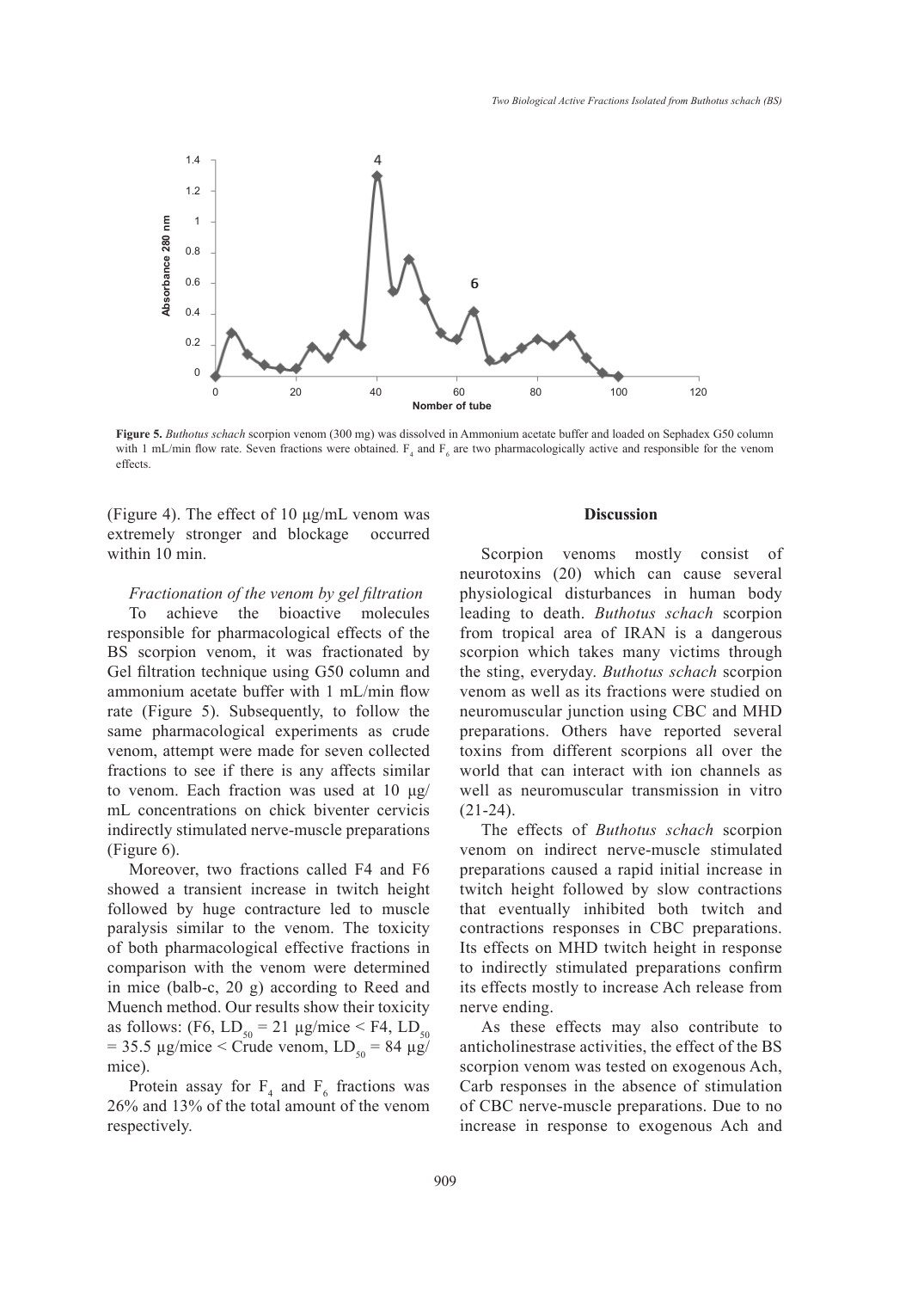

**Figure 6.** The effects of *Buthotus schach* scorpion venom and its seven collected fractions were examined each at 10 µg/mL concentrations on CBC indirectly stimulated nerve–muscle preparations. Fractions  $F_1(\bullet)$ ,  $F_2(\bullet)$ ,  $F_3(\bullet)$ ,  $F_5(x)$ ,  $F_7(x)$ , had shown no effects on twitch height or muscle contractions responses. However fractions  $F_4$  () and  $F_6$  (+) were shown a transient increase in twitch height followed by huge contracture led to muscle paralysis similar to one that was seen with the venom  $(•)$ .

Carb there are no anticholinsterase activities. This effect was also similar to Odontobuthus doriae scorpion venom effect (11).

Further to our findings regarding the Buthotus schach scorpion venom on transmitter release, its effects on direct stimulated muscle preparations exposure to d- tubocurarine showed no significant effects. This was in contrast with other scorpion venom effects on muscle fibers and their contactility (9, 10, 25, 26).

To seek for the active biomolecules, responsible for the venom effects, two active fractions ( $F_4$  and  $F_6$ ) were isolated and found out that their effects on CBC indirectly stimulated preparation were

similar to venom effects even stronger. Their toxicity in comparison with the venom showed  $F<sub>6</sub>$  as its effects on CBC indirect stimulated preparations is the most toxic fraction of the venom on neuromuscular junctions.

Finally, *Buthotus schach* scorpion venom predominantly attributed prejunctionally to increase the Ach release from nerve ending in neuromuscular junctions. However  $F<sub>6</sub>$  possible peptide isolated fraction has stronger effects than crude venom in these aspects. More investigations are required to find out the real mechnisam action of the venom as well as its fraction.

**Table 1.** LD50 and other pharmacological results of the venom and its active fractions  $(F<sub>i</sub>$  and  $F<sub>i</sub>)$  on indirectly stimulated CBC nervemuscle preparations.

|                | $LD_{50} \mu g/mice$ | Max. Twitch height in response to indirect stimulation<br>$(\%$ ctl) |             |              | Time to block NMJ (min)  |             |              |
|----------------|----------------------|----------------------------------------------------------------------|-------------|--------------|--------------------------|-------------|--------------|
|                |                      | $1\mu$ g/mL                                                          | $3\mu$ g/mL | $10\mu$ g/mL | $1\mu$ g/mL              | $3\mu$ g/mL | $10\mu$ g/mL |
| Crude venom    | 84                   | 106                                                                  | 244         | 164          |                          | 97          | 16           |
| $\mathbf{F}_4$ | 35/5                 | 105                                                                  | 247         | 187          | $\overline{\phantom{a}}$ | 20          | 10           |
| $F_{6}$        | 21                   | 105                                                                  | 217         | 265          | $\overline{\phantom{a}}$ | 20          | 10           |